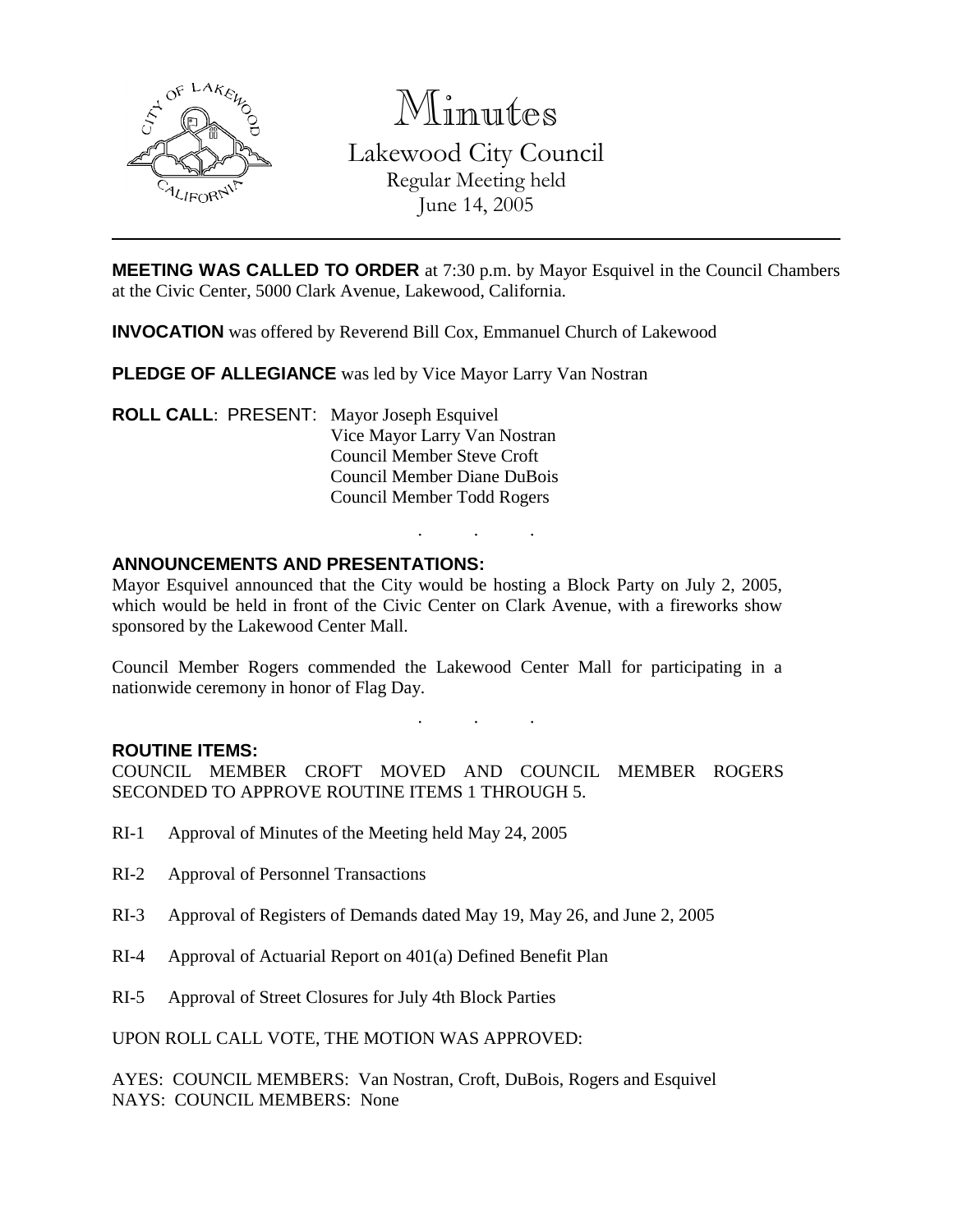# **1.1 • AWARD OF BID FOR PUBLIC WORKS PROJECT NO. 04-5, WATERMAIN REPLACEMENT - 2005**

Public Works Director Lisa Rapp gave an oral presentation based on the memo contained in the agenda and stated seven bids had been received for the Watermain Replacement 2005 project. The project would replace about 2.7 miles of water mains in residential streets south of South Street and west of Clark Avenue to improve water service, supply reliability and fire protection. She noted that the bid documents had provided for an additive item to construct a water main in Tilbury Street which would serve the new commercial development to be located at Bellflower Boulevard and Carson Street. Should the developer decide to proceed, the City Council could approve the additional work via change order. It was the recommendation of staff that the City Council approve the project plans and specifications; award a contract to the low bidder, Precision Pipeline, Inc., in the amount of \$1,111,500; appropriate \$150,000 from the Water Fund to account 710-965-GA-4970-4400; and authorize staff to approve a cumulative total of change orders as needed not to exceed \$110,000.

Responding to a question from Vice Mayor Van Nostran, Ms. Rapp stated that the broad range in the bids received could be attributed to the schedule of the individual contractors, their need for work and the market pricing of materials. She noted that the low bidder had completed a previous project for the City and was known for their good work.

Mayor Esquivel opened the public hearing at 7:40 p.m. and called for anyone in the audience wishing to address the City Council on this matter. There was no response.

COUNCIL MEMBER ROGERS MOVED AND COUNCIL MEMBER DUBOIS SECONDED TO CLOSE THE PUBLIC HEARING AND APPROVE STAFF'S RECOMMENDATIONS. UPON ROLL CALL VOTE, THE MOTION WAS APPROVED:

AYES: COUNCIL MEMBERS: Van Nostran, Croft, DuBois, Rogers and Esquivel NAYS: COUNCIL MEMBERS: None

# **1.2 • AWARD OF BID FOR PUBLIC WORKS PROJECT NO. 2005-7, THE CENTRE AT SYCAMORE PLAZA CARPET REPLACEMENT PROJECT**

. . .

The Director of Public Works gave an oral presentation based on the memo contained in the agenda and reported one bid had been received for the installation of replacement carpeting at the Centre. She stated that the City had previously purchased the carpeting from Milliken Hospitality Carpet Company and that only certified installers were eligible to bid on the installation. The single bidder was so certified and had met all other contract requirements. It was the recommendation of staff that the City Council approve the plans, specifications and working details for the project; award the contract to Pacific Carpets, Inc., in the amount of \$13,058; and authorize staff to approve a cumulative total of change orders as necessary not to exceed \$3,000.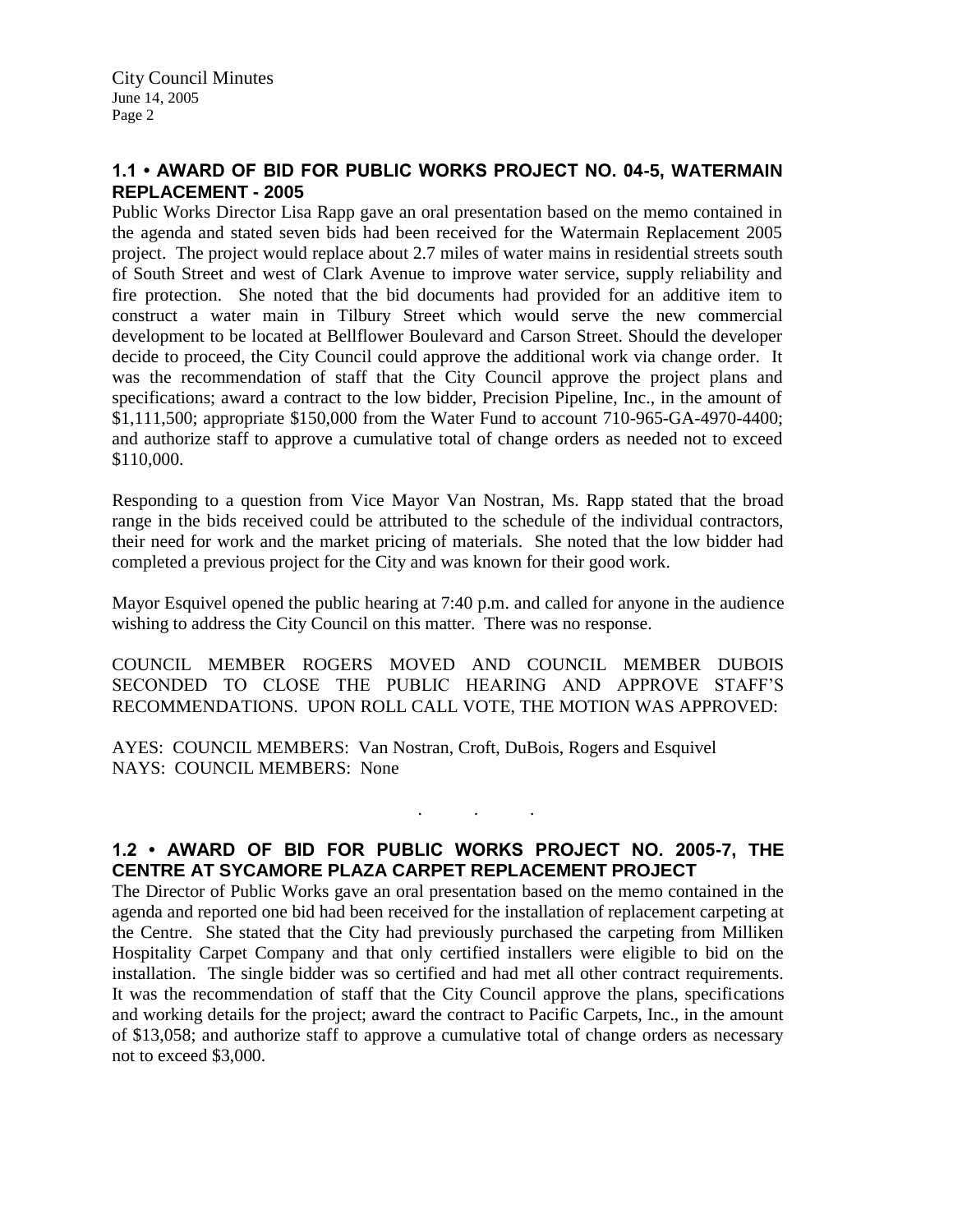# **1.2 • AWARD OF BID FOR PUBLIC WORKS PROJECT NO. 2005-7, THE CENTRE AT SYCAMORE PLAZA CARPET REPLACEMENT PROJECT** – Cont.

Mayor Esquivel opened the public hearing at 7:42 p.m. and called for anyone in the audience wishing to address the City Council on this matter. There was no response.

VICE MAYOR VAN NOSTRAN MOVED AND COUNCIL MEMBER CROFT SECONDED TO CLOSE THE PUBLIC HEARING AND APPROVE STAFF'S RECOMMENDATIONS. UPON ROLL CALL VOTE, THE MOTION WAS APPROVED:

AYES: COUNCIL MEMBERS: Van Nostran, Croft, DuBois, Rogers and Esquivel NAYS: COUNCIL MEMBERS: None

# **1.3 • INTRODUCTION OF ORDINANCE NO. 2005-5; AMENDING THE MUNICIPAL CODE PERTAINING TO CARNIVALS**

. . .

Finance Director Larry Schroeder gave an oral presentation based on the memo contained in the agenda and reported the proposed ordinance would amend the Municipal Code pertaining to carnivals by shifting the burden of checking the criminal history of the carnival employees to the carnival operators and would also better describe and define carnivals.

City Attorney Steve Skolnik advised the proposed ordinance provisions had been reviewed by the License and Permit Hearing Board. He noted that concerns had been raised by the Greater Lakewood Chamber of Commerce, and that in a subsequent meeting with Chamber representatives, it had been agreed to amend the ordinance to clarify the definitions. He stated that the ordinance had never been intended to negatively impact the ability of local churches and schools to hold their events.

Mayor Esquivel opened the public hearing at 7:47 p.m. and called for anyone in the audience wishing to address the City Council on this matter.

Cris Lopez-Coffey stated she was representing St. Pancratius Church. She questioned the reference to "kiddie rides" and whether a church-related organization such as the Knights of Columbus could apply for a carnival permit. The City Attorney clarified the meaning of the reference to kiddie rides and advised that only churches and schools were eligible for a carnival permit.

Joy Janes stated she represented the Greater Lakewood Chamber of Commerce and that they were satisfied with the ordinance as amended.

Monsignor Joe Greeley, St. Pancratius Church, stated the restrictions regarding felony and misdemeanor charges seemed to be too broad and he inquired if the ordinance would authorize law enforcement spot checks. The City Attorney responded by stating the definitions in the ordinance had been recommendations of the License and Permit Hearing Board and that ordinance did not grant any additional authority to law enforcement officers.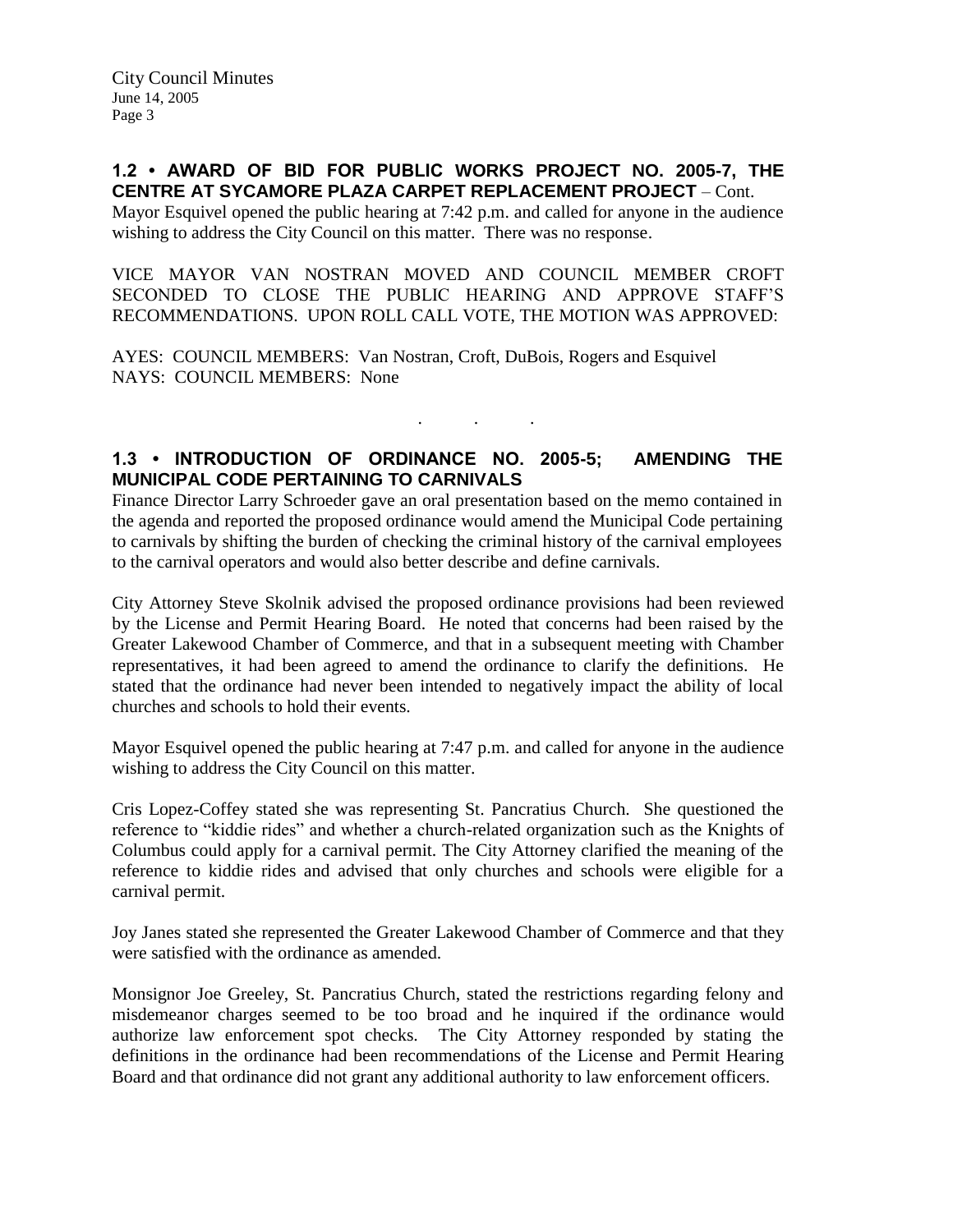#### **1.3 • INTRODUCTION OF ORDINANCE NO. 2005-5; AMENDING THE MUNICIPAL CODE PERTAINING TO CARNIVALS** - Continued

Mr. Schroeder noted that the proposed ordinance actually narrowed the definitions rather than broadened them.

Council Member Rogers stated that the intent of the License and Permit Hearing Board had been to remove the onus from the City for the carnival worker background checks and place that burden upon the carnival operators. He noted that law enforcement officers would have to show probable cause to even run a check on carnival employees.

Vice Mayor Van Nostran expressed concern about balancing the need for screening of carnival employees for criminal history information with the safety of the children they would come into contact with during a carnival event.

Karen Toussant stated she felt the provision banning a person convicted of any felony or any violent misdemeanor was too broad as not all such crimes posed a risk to children. The City Attorney responded by stating that it would be difficult to define without enumerating individual offenses.

COUNCIL MEMBER DUBOIS MOVED AND COUNCIL MEMBER ROGERS SECONDED TO CLOSE THE PUBLIC HEARING. UPON ROLL CALL VOTE, THE MOTION WAS APPROVED:

AYES: COUNCIL MEMBERS: Van Nostran, Croft, DuBois, Rogers and Esquivel NAYS: COUNCIL MEMBERS: None

VICE MAYOR VAN NOSTRAN MOVED AND COUNCIL MEMBER DUBOIS SECONDED TO INTRODUCE ORDINANCE NO. 2005-5 AS AMENDED.

ORDINANCE NO. 2005-5; AN ORDINANCE OF THE CITY COUNCIL OF THE CITY OF LAKEWOOD AMENDING THE LAKEWOOD MUNICIPAL CODE PERTAINING TO CARNIVALS

Council Member Rogers suggested that instead of defining every possible offense, the ordinance could be amended to include an avenue of appeal. A carnival operator could seek a waiver from the License and Permit Hearing Board if it could be determined that a particular employee's past criminal offense did not present a direct threat to the community.

With the concurrence of the maker and second of the motion, the City Attorney drafted language to accomplish the intent expressed by Council Member Rogers.

Council Member Croft stated he felt the amendment provided a good balance between adopting a provision that was either too narrow or too broad.

Council Member Rogers stated that the intent and spirit of the ordinance was to provide the maximum level of protection for the children of the community.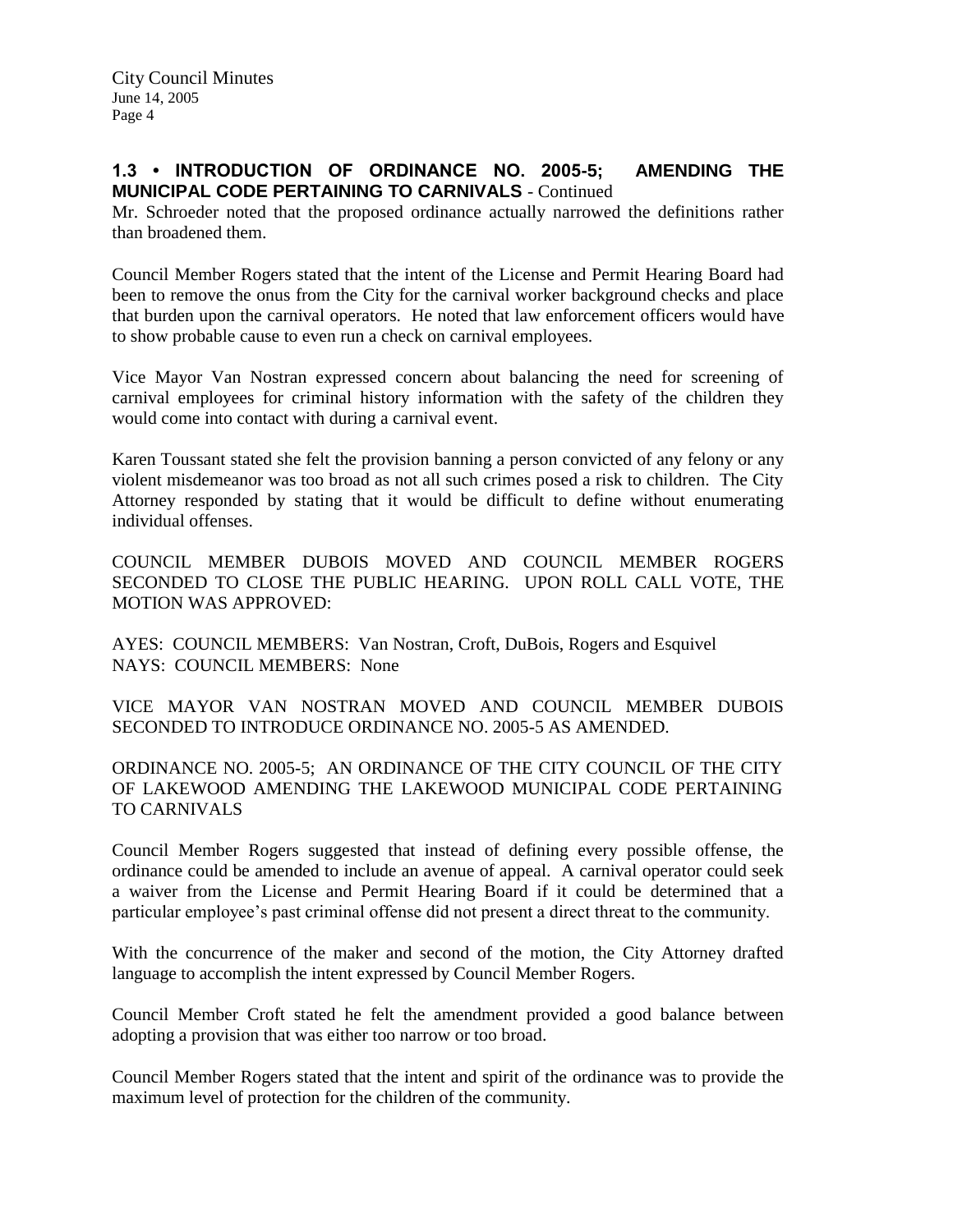City Council Minutes June 14, 2005 Page 5

**1.3 • INTRODUCTION OF ORDINANCE NO. 2005-5; AMENDING THE MUNICIPAL CODE PERTAINING TO CARNIVALS** - Continued UPON ROLL CALL VOTE, THE MOTION WAS APPROVED:

AYES: COUNCIL MEMBERS: Van Nostran, Croft, DuBois, Rogers and Esquivel NAYS: COUNCIL MEMBERS: None

### **1.4 • INTRODUCTION OF ORDINANCE NO. 2005-6; AMENDING THE MUNICIPAL CODE PERTAINING TO HEIGHTS OF WALLS, FENCES OR HEDGES IN THE REQUIRED SIDE AND REAR YARDS**

. . .

Community Development Director Chuck Ebner displayed slides and gave an oral presentation based on the memo contained in the agenda. He reported that the Municipal Code currently required a Conditional Use Permit for fencing in the rear and side yard that exceeded six feet. He advised that the City Council had previously heard a recommendation from the Planning and Environment Commission to increase the height limitation to seven foot-six inches, but had referred the ordinance back to the Commission to consider a concern about the impacts to air, light and ventilation that was raised at the City Council hearing. Upon further review, the Commission had found the ordinance to be appropriate as originally proposed. He also stated that in addition to height, the ordinance would address concerns about fences along driveways eight foot-six inches or less in width; would clarify how fence height was to be measured; and would make provision for fence or wall extensions. He noted that although the ordinance would allow for a taller fence, a building permit would still be required. It was the recommendation of the Planning and Environment Commission that the City Council hold a public hearing and introduce Ordinance No. 2005-6.

Mayor Esquivel opened the public hearing at 8:23 p.m. and called for anyone in the audience wishing to address the City Council on this matter.

Charlie Ewer stated he thought side yard fencing on the front of the property should be open to provide adequate visibility.

The City Attorney noted for the record that a letter had been received from Bonnie Martin in support of the ordinance.

COUNCIL MEMBER DUBOIS MOVED AND COUNCIL MEMBER CROFT SECONDED TO APPROVE THE RECOMMENDATION OF THE PLANNING AND ENVIRONMENT COMMISSION AND INTRODUCE THE ORDINANCE.

ORDINANCE NO. 2005-6; AN ORDINANCE OF THE CITY COUNCIL OF THE CITY OF LAKEWOOD AMENDING THE LAKEWOOD MUNICIPAL CODE AND THE ZONING ORDINANCE PERTAINING TO WALLS, FENCES, OR HEDGES AND THE LOCATION OF SAID WALLS, FENCES OR HEDGES was read by title by the City Clerk.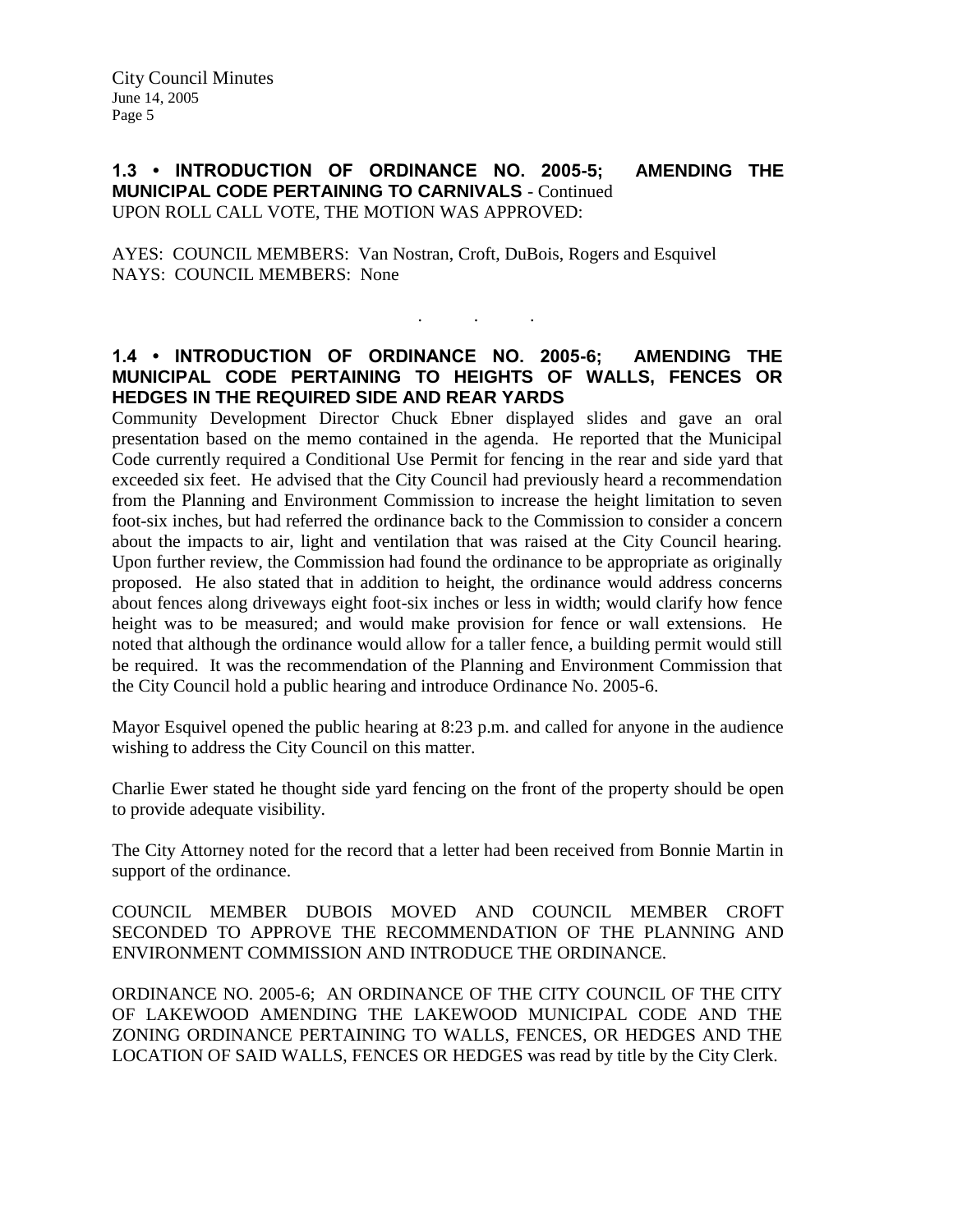#### **1.4 • INTRODUCTION OF ORDINANCE NO. 2005-6; AMENDING THE MUNICIPAL CODE PERTAINING TO HEIGHTS OF WALLS, FENCES OR HEDGES IN THE REQUIRED SIDE AND REAR YARDS** – Continued

COUNCIL MEMBER ROGERS MOVED AND COUNCIL MEMBER CROFT SECONDED TO WAIVE FURTHER READING OF ORDINANCE NO. 2005-6. UPON ROLL CALL VOTE, THE MOTION WAS APPROVED:

AYES: COUNCIL MEMBERS: Van Nostran, Croft, DuBois, Rogers and Esquivel NAYS: COUNCIL MEMBERS: None

### **3.1 • QUITCLAIM OF SURPLUS PROPERTY - CITY-OWNED PARCEL BETWEEN LONGWORTH AVENUE AND THE SAN GABRIEL RIVER**

. . .

The Director of Public Works gave an oral presentation based on the memo contained in the agenda and stated staff had received correspondence from a property owner expressing an interest in purchasing a parcel of land owned by the City. The 2,814 square foot, landlocked parcel was located on the south side of the Centralia Street right-of-way, with no direct access to the public right-of-way. She advised that in accordance with the requirements of the California Government Code, the County of Los Angeles and the other adjacent property owner had been notified of the City's intent to sell and had expressed no interest in purchasing the property. She also noted that the potential buyer had been advised that the property was currently zoned for open space and would require rezoning prior to any other use. The Planning and Environment Commission had reviewed the disposition of the Property and found it to be in conformance with the General Plan. It was the recommendation of staff that the City Council adopt the proposed resolution declaring the subject property to be surplus, order a lot line adjustment, and authorize the transfer of the parcel of surplus land to the owner of the adjacent property, 21005 Longworth Avenue.

RESOLUTION NO. 2005-14; A RESOLUTION OF THE CITY COUNCIL OF THE CITY OF LAKEWOOD DECLARING SURPLUS CITY-OWNED PROPERTY ADJACENT TO 21005 LONGWORTH AVENUE, LAKEWOOD, CALIFORNIA, AND AUTHORIZING TRANSFER OF SAID PROPERTY TO THE OWNER OF THE REAL PROPERTY AT 21005 LONGWORTH AVENUE, LAKEWOOD, CALIFORNIA

COUNCIL MEMBER ROGERS MOVED AND COUNCIL MEMBER DUBOIS SECONDED TO ADOPT RESOLUTION NO. 2005-14. UPON ROLL CALL VOTE, THE MOTION WAS APPROVED:

AYES: COUNCIL MEMBERS: Van Nostran, Croft, DuBois, Rogers and Esquivel NAYS: COUNCIL MEMBERS: None

. . .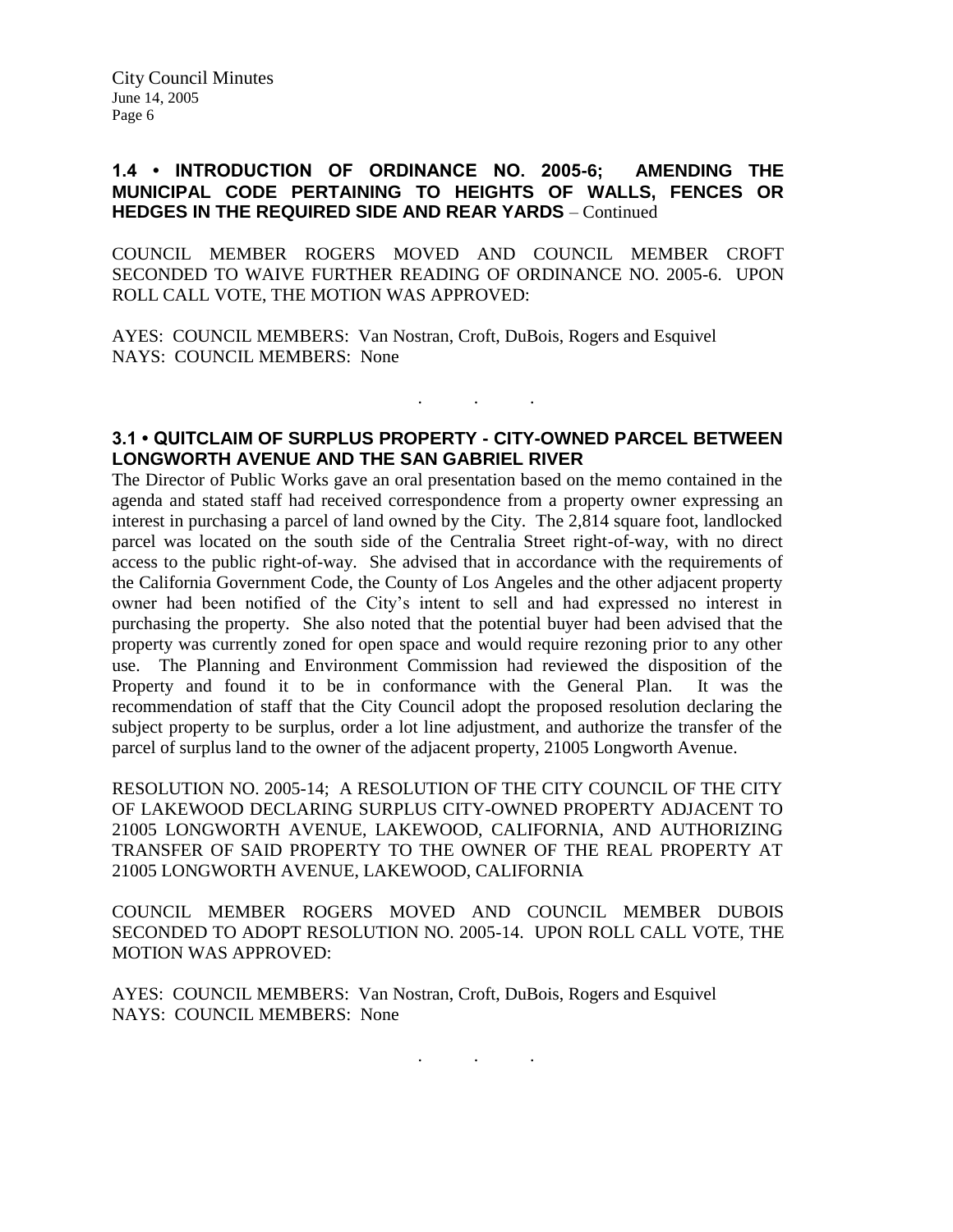City Council Minutes June 14, 2005 Page 7

At 8:32 p.m., the Regular Meeting of the City Council was recessed for the Meeting of the Lakewood Redevelopment Agency. At 8:35 p.m., the City Council Meeting was reconvened.

. . .

### **JOINT PUBLIC HEARING OF THE REDEVELOPMENT AGENCY AND THE CITY COUNCIL ON THE SALE OF REAL PROPERTY LOCATED AT 11714 WALCROFT STREET**

The Director of Community Development gave an oral presentation based on the memo contained in the agenda and reported that the Lakewood Redevelopment Agency had purchased the property located at 11714 Walcroft Street under its Land Acquisition and Development Program, using housing set aside funds. The Agency had received a proposal from Paramount Investors Group, LLC, for the purchase and development of the property with new duplex housing units, one of which must be retained as affordable housing for a period of no less than 55 years. He outlined the financial aspects of the proposed agreement and stated the project would be Categorically Exempt from the requirement of CEQA. It was the recommendation of staff that the Agency and the City Council conduct a public hearing and take action to approve the proposed agreement.

Mayor Esquivel opened the public hearing at 8:37 p.m. and called for anyone in the audience wishing to address the City Council on this matter. There was no response.

RESOLUTION NO. 2005-15; A RESOLUTION OF THE CITY COUNCIL OF THE CITY OF LAKEWOOD APPROVING THE SALE OF REAL PROPERTY BY THE LAKEWOOD REDEVELOPMENT AGENCY PURSUANT TO THAT CERTAIN DISPOSITION AND DEVELOPMENT AGREEMENT BETWEEN THE LAKEWOOD REDEVELOPMENT AGENCY AND PARAMOUNT INVESTORS GROUP, LLP

COUNCIL MEMBER ROGERS MOVED AND COUNCIL MEMBER DUBOIS SECONDED TO ADOPT RESOLUTION NO. 2005-15. UPON ROLL CALL VOTE, THE MOTION WAS APPROVED:

AYES: COUNCIL MEMBERS: Van Nostran, Croft, DuBois, Rogers and Esquivel NAYS: COUNCIL MEMBERS: None

### **ORAL COMMUNICATIONS:**

Fred Baisley and Annette Purcell addressed the City Council about the Planned Parenthood office located at the corner of Del Amo and Bellflower Boulevards.

. . .

Dave Romberg addressed the City Council regarding city-wide posting of "No Parking" on street sweeping days and recreational vehicle parking.

. . .